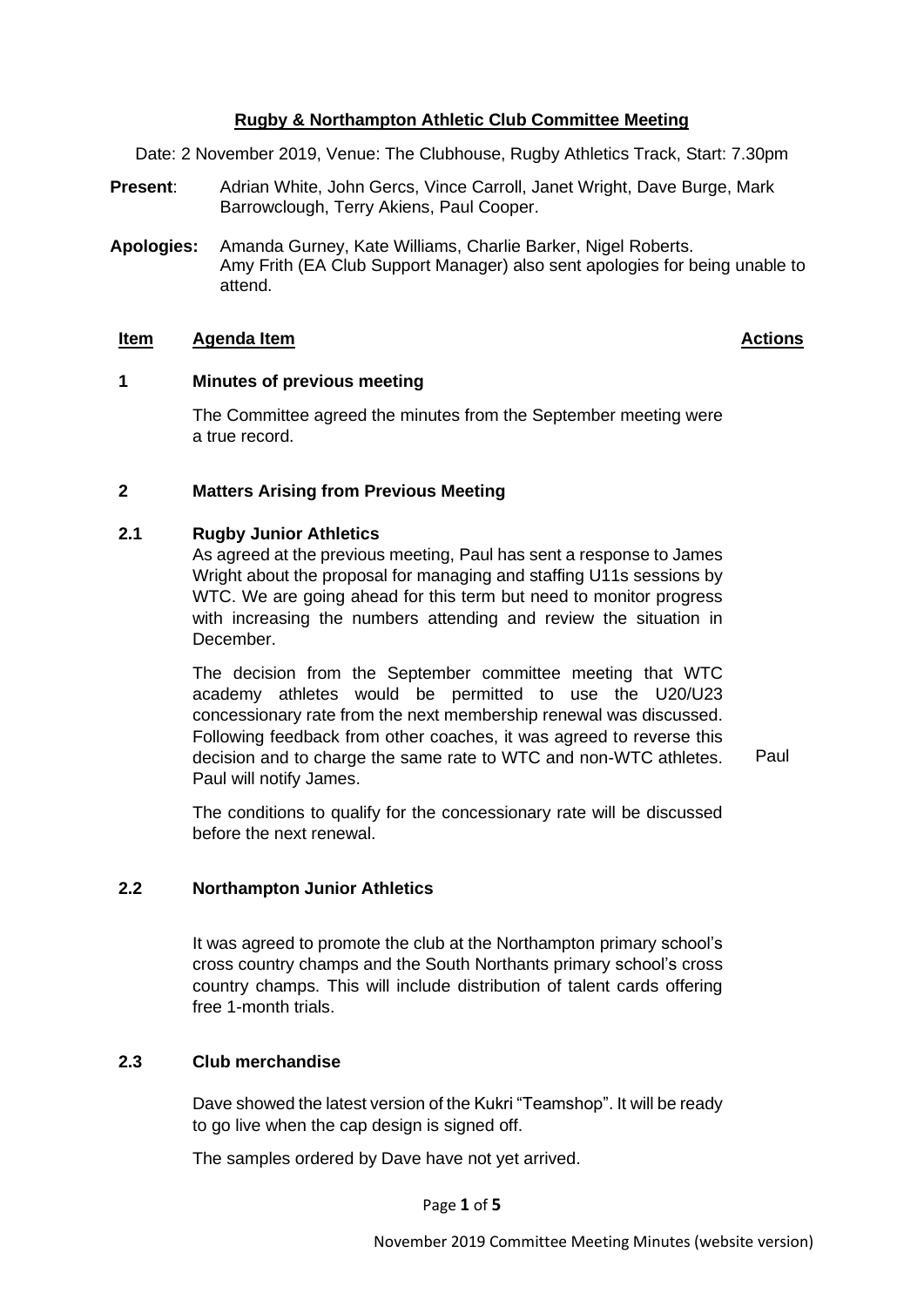## **Item Agenda Item Actions**

It was agreed to launch the Teamshop as soon as possible. The samples will be displayed at both hubs. Dave

# **2.4 Communications (Twitter/Instagram/Snapchat + Newsletter)**

Amanda is in the process of closing old disused accounts so that new ones can be opened.

The content for a new e-mail newsletter was discussed. Adrian will prepare and circulate a draft.

## **2.5 SWOT analysis**

Adrian, John, Janet, Amanda and Paul met on 23 October to progress the SWOT analysis. Agreement was reached on the most important items in each category. More feedback will be given at the next committee meeting for comment by the committee and agreement on the key actions to pursue. Adrian

## **3 Committee/Secretary activities**

## **Committee/Club Secretary**

Paul Furness has confirmed that he wants to stand down from the committee. A possible replacement was discussed. Paul will invite them to join the committee. Paul

The Secretary and Membership Secretary vacancies will be mentioned in the next newsletter.

Paul will arrange for the minutes of recent committee meetings to be put on the website. Paul

## **4 2020 T&F Leagues**

## **National Athletics League**

We have been placed in the third tier (Division 1) in the provisional structure. There would be four fixtures per season, with likely venues in 2020 being Reading, Croydon, Yeovil and Basingstoke.

We have to decide by mid-December whether to participate. The pros and cons of participating were discussed. It was agreed to ask Bryan Acford to investigate whether there is sufficient support for participating during the next two weeks after which the go/no go decision will be made.

# **AGM representation**

Heart of England League (20/11/2019 at Stratford School) – Kay Shaw to attend

Page **2** of **5**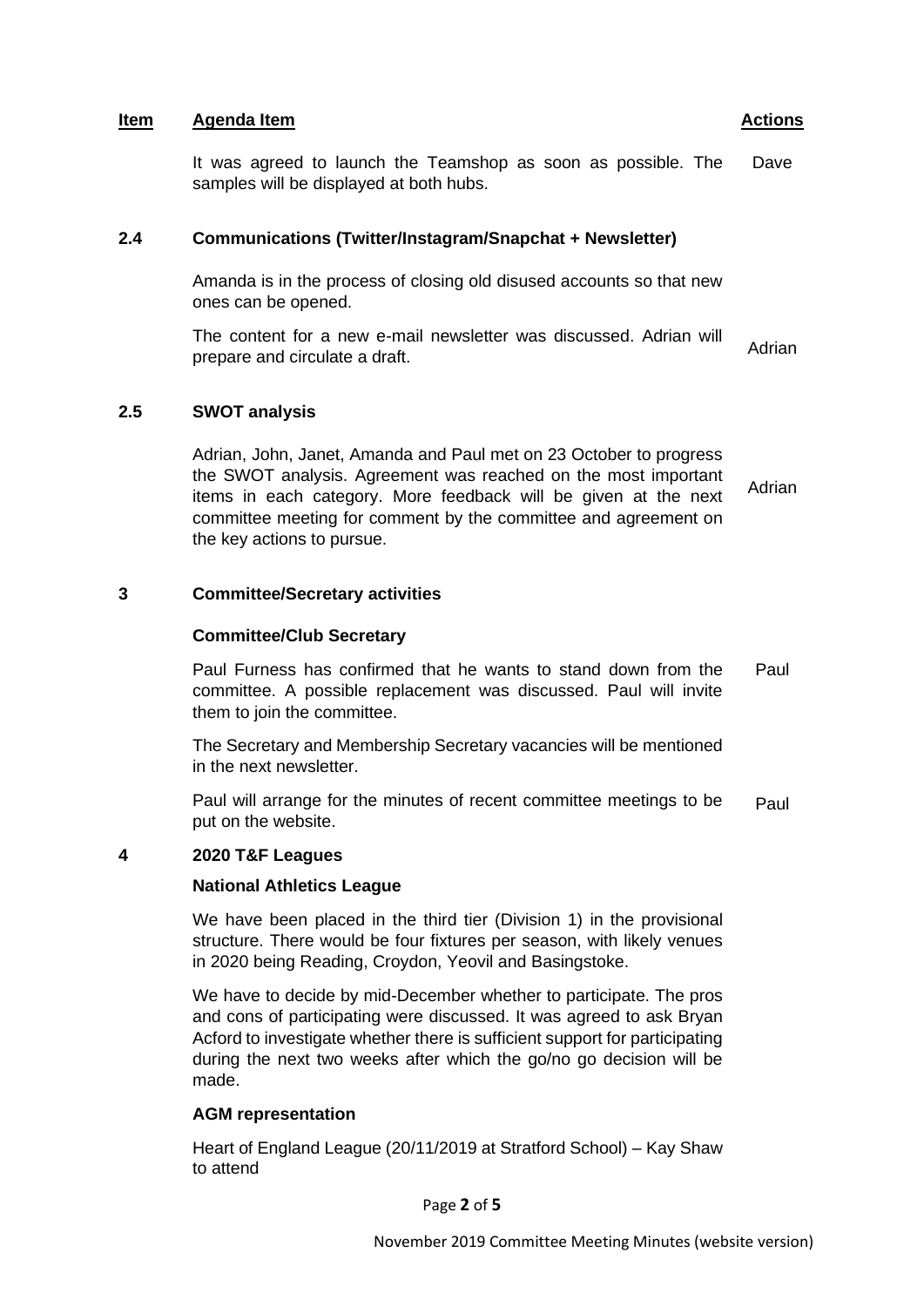## **Item Agenda Item Actions**

YDL AGM (16 November at Holiday Inn, M6 Jct7) – TBA

## **5 Membership**

## **5.1 Elections**

25 new members were elected including the following from another clubs: Joe Egan from Victoria Park Harriers & Tower Hamlets AC.

# **5.2 Resignations**

Four resignations were accepted.

## **5.3 Membership Register**

Dave had circulated the preliminary version of the membership register and had received feedback on it. He described the updates made since the preliminary version.

The common link between the EA Portal, GoCardless site and bank+ cash file will be the EA URN rather than the e-mail address.

It was agreed to accept the modified register as the master membership database.

Dave will prepare an update using the latest available information from the various sources and will circulate this. We then need to chase the outstanding subs payments. Dave

## **5.2 Other membership Issues**

Nothing to report.

## **6 Governance**

## **6.1 Club Disciplinary Policy**

Paul had circulated a draft disciplinary standard from Vince along with some templates from the EA website.

It was agreed to use the EA document as a basis for our policy and adapt it considering the points in Vince's document, particularly to speed up the process in serious cases.

Committee members to review the documents and to discuss again at the next meeting. ALL

## **7 Finance**

## **7.1 Summary Statement from Paul**

Page **3** of **5**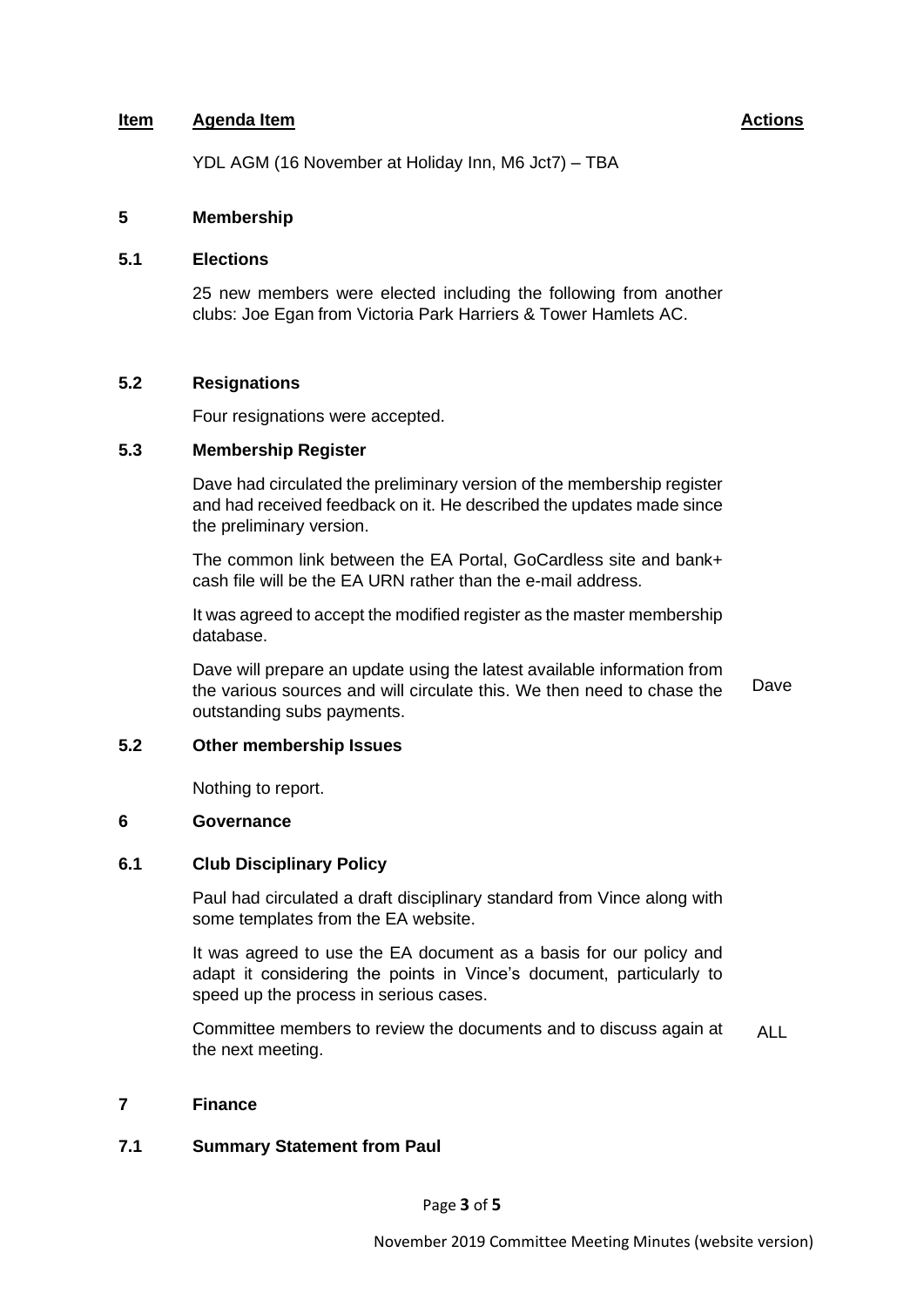PC had circulated the usual finance reports before the meeting, which were discussed.

## **7.2 Warwickshire Councillors Grants**

Janet will send a closure report for the first grant.

Janet

The other grants to be discussed at the next meeting (Janet to find the application for the third grant).

## **8 Facilities**

## **8.1 Northampton**

John commented that the long jump boards need to be checked.

Paul will contact the college to find out their plan regarding TrackMark. Paul

Adrian will inform the college that we will not need the facilities on 24, 26, 29 and 31 December. Adrian

## **8.2 Rugby**

The Rugby track now has "Working towards" status (this means that the venue has registered for TrackMark and has formally commissioned both unit 1 (Track) and unit 2 (Field) inspections). This means that we will be able to host our usual fixtures (competitions at licence level 1) next year.

Janet commented that there is a high probability that "106" funding will be available next year for an extensive refurbishment of the Rugby facility.

## **9 Competition**

## **9.1 Forthcoming events**

30 November 2019 – Northants AA Charity Cup and Vets Champs at Wicksteed Park, Kettering Event to be publicized.

11 January 2020 – Birmingham League at Abington Park, Northampton New marking out stakes have arrived. Vince has booked first aid and toilets and requested the licence.

## **9.2 Team Management**

Nothing to report.

# **9.3 Coach Development and Training**

Coaching Assistant course – two attended.

Athletics Coach course – four attended.